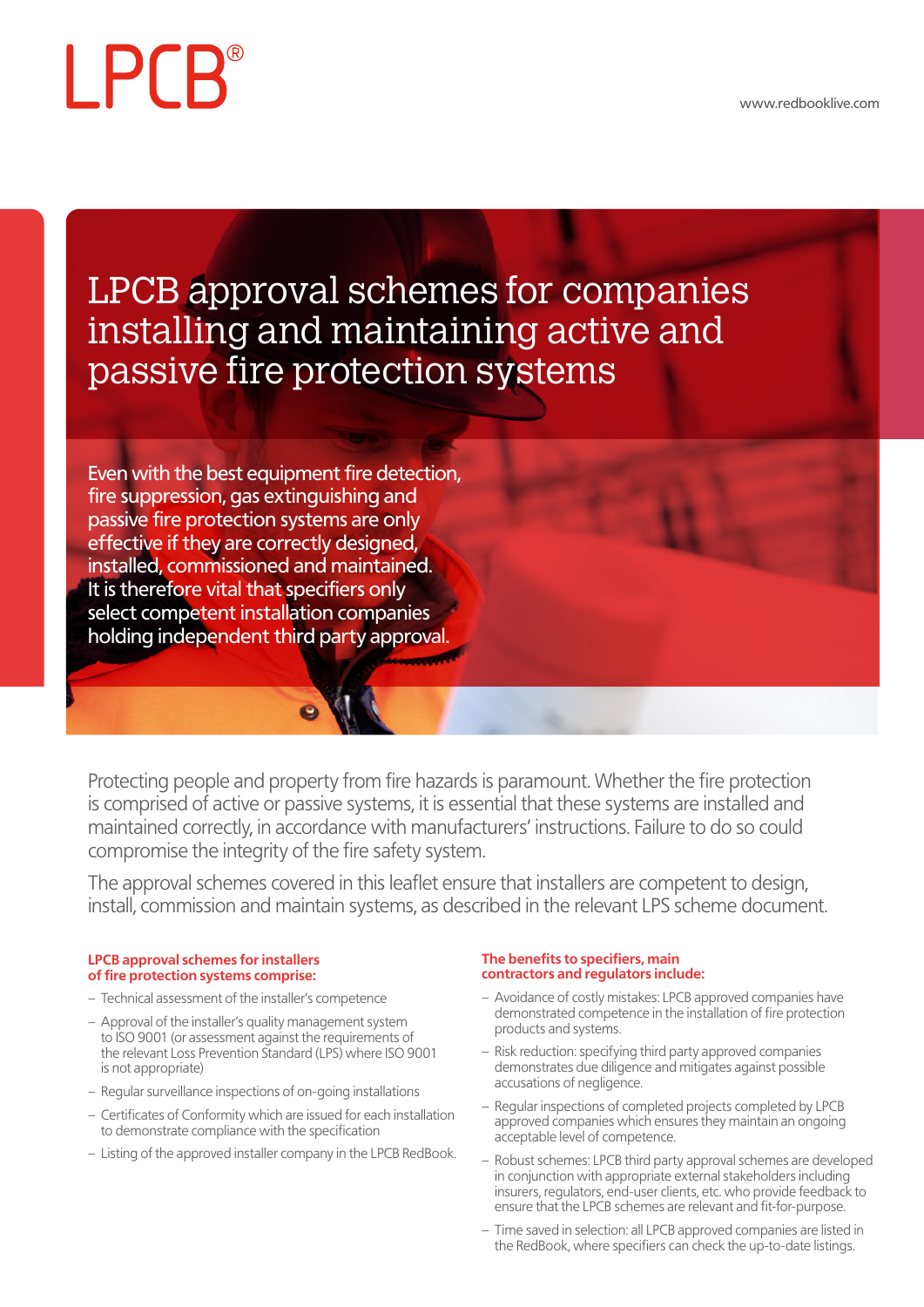# Active fire protection systems

## **Fire detection and alarm systems**

#### **LPS 1014 Requirements for certificated fire detection and alarm system firms.**

In accordance with the following standards/codes:

- **BS 5839** Fire detection and alarm systems for buildings
- **BS 6266** Code of practice for fire protection for electronic data processing installations
- **BS 7273-1** Code of practice for the operation of fire protection measures
- **NFPA 72** National fire alarm and signalling code.

## **Automatic sprinkler systems**

**LPS 1048 Requirements for the approval of sprinkler system contractors in the UK and Eire.**

#### **LPS 1148 Requirements for contractors engaged in the design, installation, commissioning and servicing of automatic sprinkler systems (outside UK and Eire).**

In accordance with the following standards/codes:

- **BS EN 12845** Fixed fire-fighting systems automatic sprinkler systems – design, installation and maintenance
- LPC rules for automatic sprinkler installations, incorporating BS EN 12845, and all Technical Bulletins
- **BS 9251** Sprinkler systems for residential and domestic occupancies – code of practice
- **NFPA 13** Installation of sprinkler systems
- FM Global Property Loss Prevention Data Sheets.

#### **LPS 1301 Requirements for the approval of sprinkler installers.**

In accordance with the following standards/codes:

– **BS 9251** Sprinkler systems for residential and domestic occupancies – code of practice.

### **Gas extinguishing systems**

#### **LPS 1204 Requirements for firms engaged in the design, installation, commissioning and servicing of gas extinguishing systems.**

In accordance with the following standards/codes:

- **ISO 14520** Gaseous fire-extinguishing systems physical properties and system design
- **EN 15004** Fixed firefighting systems gas extinguishing systems
- **BS 5306** Fire extinguishing installations and equipment on premises – Part 4: 2001 – Specification for carbon dioxide systems
- **NFPA 12** Standard on carbon dioxide extinguishing systems
- **NFPA 2001** Standard on clean agent fire extinguishing systems
- **FM Data Book 4-11 N** Carbon dioxide extinguishing systems (NFPA)
- **LPS 1230** Requirements for fire testing of fixed gaseous fire extinguishing systems.

In this scheme it is recommended that the approved installer is responsible for the total system, including the integration of the following elements:

- Risk assessment
- Extinguishing design concentration
- Enclosure structural/leakage integrity
- Discharge/post discharge venting
- Electrical system integration.

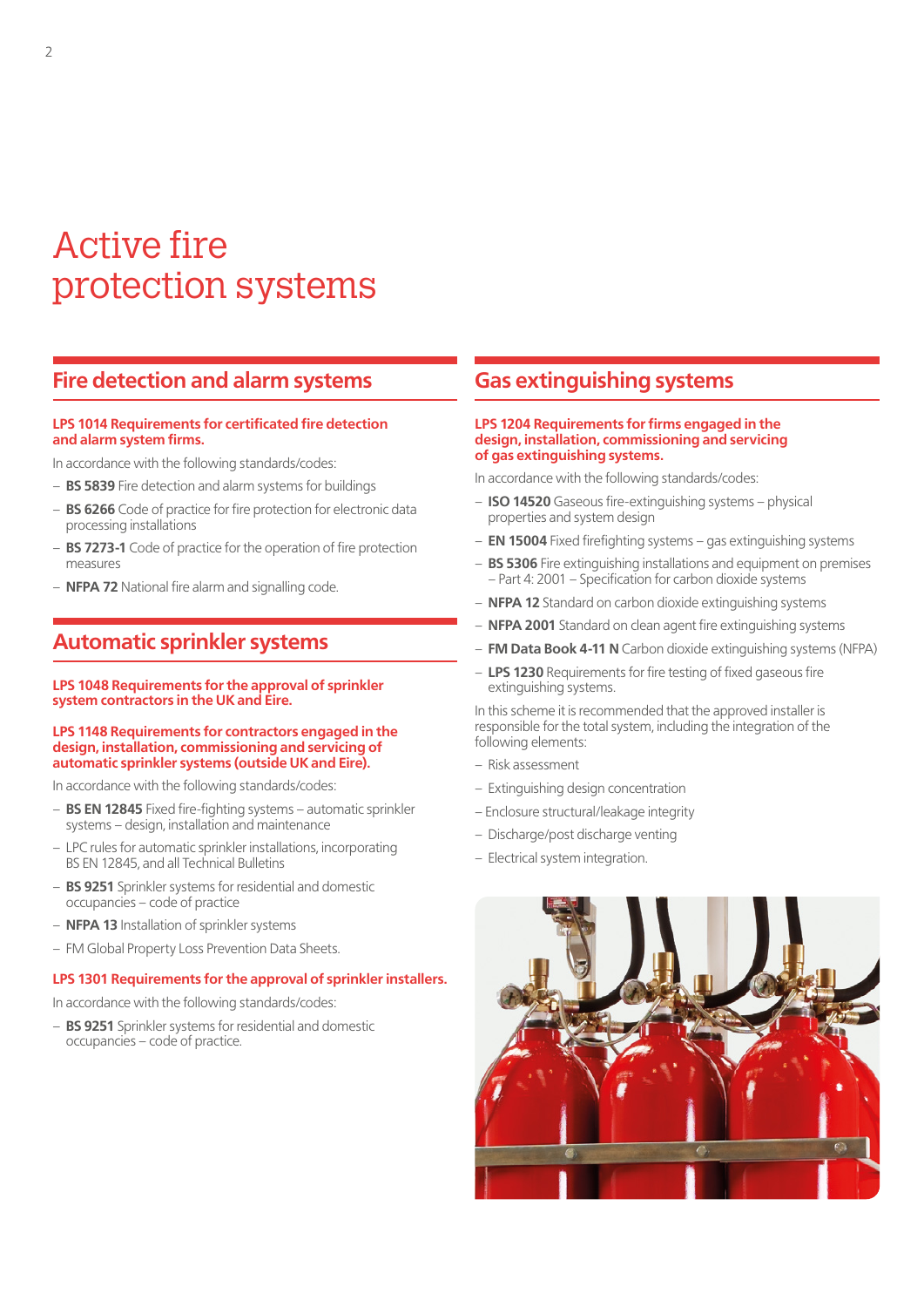# Passive fire protection systems

#### **LPS 1531 Requirements for the approval and listing of companies installing or applying passive fire protection products.**

This scheme covers the following products, which are installed in accordance with the manufacturer's specifications:

- Penetration, cavity barrier and linear gap seals
- Fire-rated board and cladding to structural elements
- Intumescent coatings to structural elements
- Fire-rated spray materials
- Fire-rated ductwork systems
- Fire resisting dampers
- Fire resistant compartment wall systems
- Offsite application of intumescent coatings to structural elements

**LPS 1197 Requirements for the LPCB approval and listing of companies inspecting, repairing and maintaining fire and security doors, doorsets, shutters and active smoke/fire barriers.**

**LPS 1271 Requirements for the LPCB approval and listing of companies installing fire and security doorsets, shutters and active smoke/fire barriers.**

**LPS 1500 Requirements for the LPCB approval and listing of companies installing construction elements used to provide compartmentation in buildings.**

**LPS 2084 Requirements for the LPCB approval and listing of companies carrying out inspection, cleaning and maintenance of ductwork systems.**



Copies of Loss Prevention Standards (LPS) and details of LPCB approved installers can be downloaded free of charge at: **www.redbooklive.com**

**Summary of installers, service and maintenance LPCB standards.**

#### **Active fire protection systems**

| <b>Standard</b> | <b>Installers, service and maintenance</b>                                                                   |
|-----------------|--------------------------------------------------------------------------------------------------------------|
| <b>LPS 1014</b> | Fire detection and alarm system firms                                                                        |
| <b>LPS 1048</b> | Sprinkler system contractors in the UK and Eire                                                              |
| <b>LPS 1148</b> | Design, installation, commissioning and<br>servicing of automatic sprinkler systems                          |
| <b>LPS 1204</b> | Firms engaged in the design, installation<br>and commissioning and servicing of gas<br>extinguishing systems |
| <b>LPS 1301</b> | Sprinkler installers in the UK and Ireland for<br>residential and domestic sprinkler systems                 |

#### **Passive fire protection systems**

| <b>Standard</b> | <b>Installers, service and maintenance</b>                                                                                       |
|-----------------|----------------------------------------------------------------------------------------------------------------------------------|
| <b>LPS 1197</b> | Companies inspecting, repairing and<br>maintaining fire and security doors, doorsets,<br>shutters and active smoke/fire barriers |
| <b>LPS 1271</b> | Installing fire and security doors, doorsets,<br>shutters and active smoke/fire barriers                                         |
| <b>LPS 1500</b> | Installing construction elements used to<br>provide fire compartmentation in buildings                                           |
| <b>LPS 1531</b> | Companies installing or applying passive<br>fire protection products                                                             |
| <b>LPS 2084</b> | Companies carrying out inspection, cleaning<br>and maintenance of ductwork systems                                               |